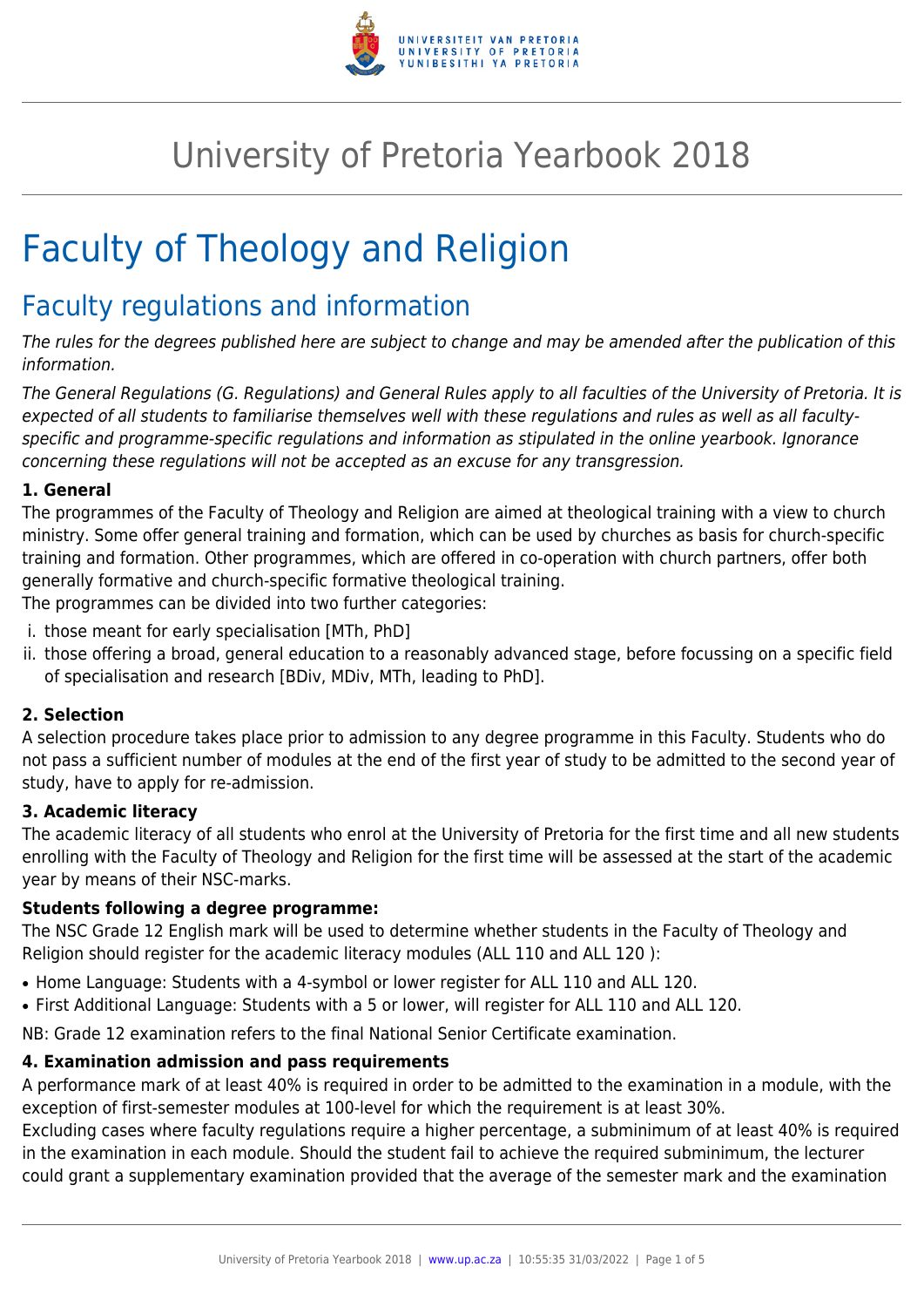

mark is at least 40%.

A final mark of at least 50% is required to pass. The pass mark for a mini-dissertation is at least 50%. The stipulations of G.39 regarding pass requirements for dissertations apply mutatis mutandis to mini-dissertations.

#### **4.1 Subminima in examinations**

Where applicable, the subminima required in examinations appear in the regulations of the qualification in question and in the syllabi of the modules required for that qualification.

#### **4.2 Examinations**

The examinations for semester modules take place at the end of the semester.

The examinations for year modules take place in October/November, except where such modules are presented according to a block system, in which case the examinations take place at the end of the particular block period. Each student has the responsibility to ascertain when modules will be written according to the official examination timetable.

No cell phones or any other electronic communication aids are allowed in test or examination venues.

#### **4.3 Ancillary examinations**

After completion of an examination and before the examination results are published, the examiners may summon a student for an ancillary examination on particular aspects of the work of that module.

# **4.4 Re-marking of examination papers (also consult Gen Reg G.14)**

After an examination, departments give feedback to students about the framework used by the examiners during the examination. The heads of department determine the feedback process. Students may apply for re-marking of an examination paper within 14 calendar days of commencement of lectures in the next semester. The prescribed fee has to be paid. The paper will then be re-marked by an examiner appointed by the head of the department.

A student is only allowed either to write the supplementary examination or to apply for a re-mark but not both.

# **4.5 Supplementary examinations**

- a. Supplementary examinations take place after the regular examinations, as scheduled by the Dean.
- b. To pass a supplementary examination, a student must obtain a minimum of 50% the semester mark does not count.
- c. The highest final percentage a student can obtain in a supplementary examination is 50%.
- d. All students with a final mark of 40%-49% will qualify to write the supplementary examination. If a student does not write the supplementary examination on the scheduled day, there will not be any later opportunity for a rewrite.

#### **4.6 Aegrotat/extraordinary examinations**

Students, who do not write their examination on the scheduled day, may apply for an aegrotat/extraordinary examination at the Student Administration Office. Each request is considered by the Head of Department in consultation with the Dean for a decision. Lecturers are not allowed to grant any permission for this category of examination. It is the responsibility of the student to ascertain whether his/her request has been successful. If permission has been granted, the student must write the aegrotat/extraordinary examination during the supplementary examination. Such a student will not qualify for a further supplementary examination. Application for the above examination must be handed in at the Student Administration Office together with a valid medical certificate not later than three working days after the modules were scheduled to have been written. The worn excuses of having "overslept" or "read the timetable incorrectly" will not be accepted. A student who has been granted permission to write an aegrotat/extraordinary examination and who then fails to write the examination will not qualify to submit any such application at a later stage.

#### **4.7 Special examinations**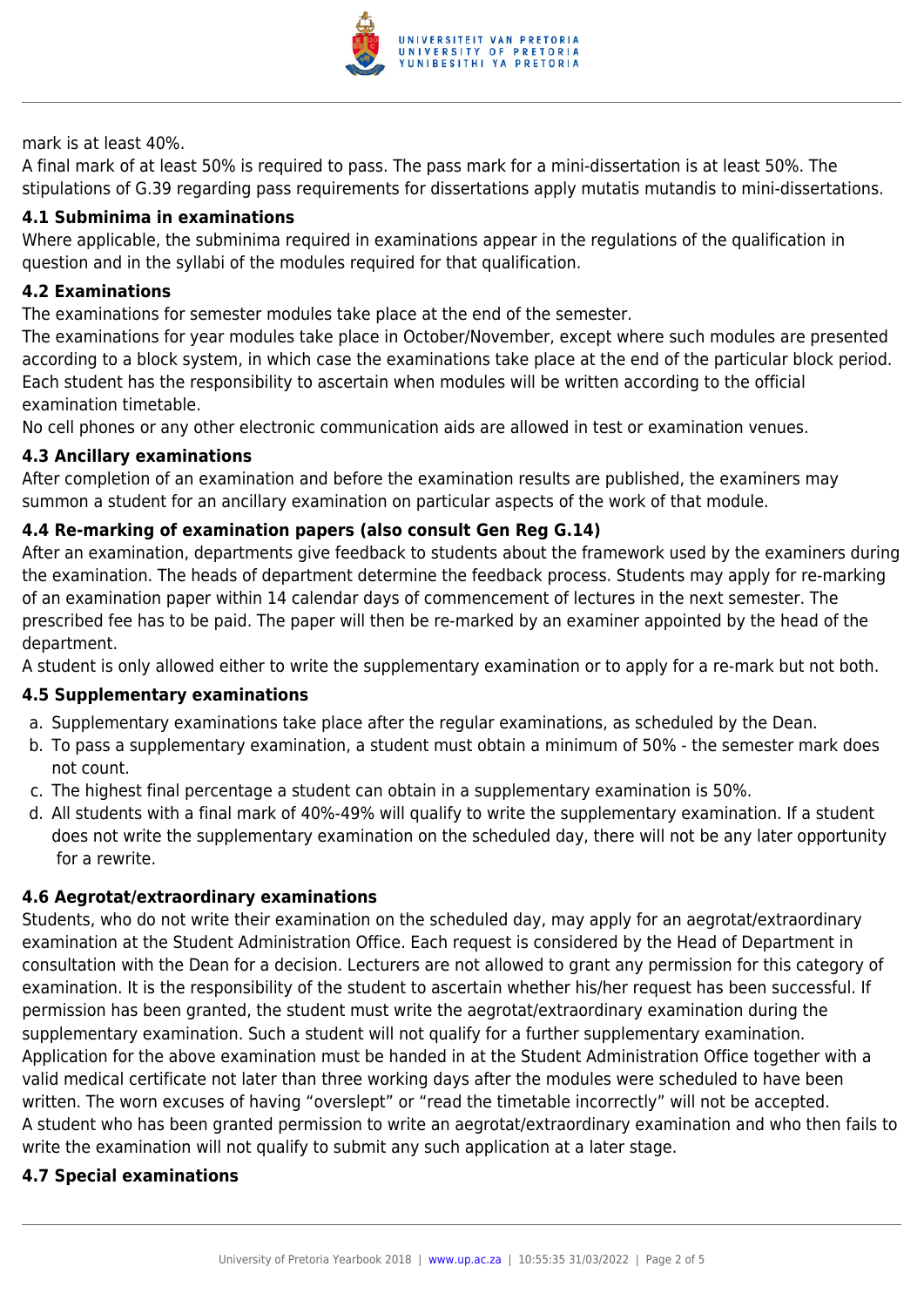

A final-year student who has complied with all the requirements for a degree, with the exception of a maximum of four semester or two year modules in which a final mark of at least 40% has been obtained, may be admitted to a special examination at any time prior to the scheduled examinations in the relevant modules. See also General Regulations G12.4 and G12.6.

#### **4.8 Class attendance**

Class attendance in all modules and for the full duration of the undergraduate programmes is compulsory for all students. The course coordinator of a particular module must also publish the attendance requirements of that module in the study guide and must set out how class attendance will be monitored. A student may be refused admission to the examination in a particular module if he/she failed to fulfill the published attendance requirements in that module.

#### **4.9 PhD Procedures**

To be read in conjunction with G.50 (4)

First year PhD students will be called for a proposal defence by their respective departments in the format deemed appropriate by the department. Only with the approval of the proposal at this departmental defence will a PhD student be allowed to register for a second year.

#### **Evaluation of the thesis Examiners' reports**

- i. Every examiner independently and individually submits a report to the Head: Student Administration. The reports are treated con?dentially.
- ii. Every report has to contain one of the following recommendations:
- (aa) that the degree be conferred without any changes to be made to the thesis by the candidate;
- (bb) that the degree be conferred as soon as minor changes have been made to the thesis by the candidate, to the satisfaction of the head of the department;

(cc) that the degree be conferred as soon as the candidate has made major changes to the thesis to the satisfaction of the examination panel;

(dd) that the thesis does not meet the required standard, but that the candidate be invited to review the thesis and to resubmit the thesis at a later stage for re-examination;

- (ee) that the thesis be rejected and that the candidate does not pass.
- iii. The examiners' reports are made available to the Head of Department by the Head: Student Administration.
- iv. In the case of a thesis, the examiners' recommendations made in terms of G.50.4(d)(ii) are preliminary in nature and subject to the successful completion of revisions as required by the examiners and the recommendation of the Postgraduate Committee.
- v. If the examiner's reports are conflicting or scenario ii (cc) is relevant, the candidate should be called for oral questioning to confirm the recommendation of the panel. In this case:

(aa) The head of department arranges and chairs an oral examination during which the candidate is required to do a presentation on the thesis. The examiners appointed in terms of G.50.4(a) constitute the examination commission for the oral examination. If an examiner cannot participate in the examination the supervisor calls upon one of the substitute examiners appointed in terms of G.50.4(a) to act as a member of the examination commission.

If the head of department is the supervisor, a head of department from one of the other departments must be appointed.

After the presentation by the candidate, the examination commission constitutes a closed meeting chaired by the Head of Department to consider the success of the candidate's representation, to review all the examiners' reports and to submit a consolidated report to the Postgraduate Committee with one of the following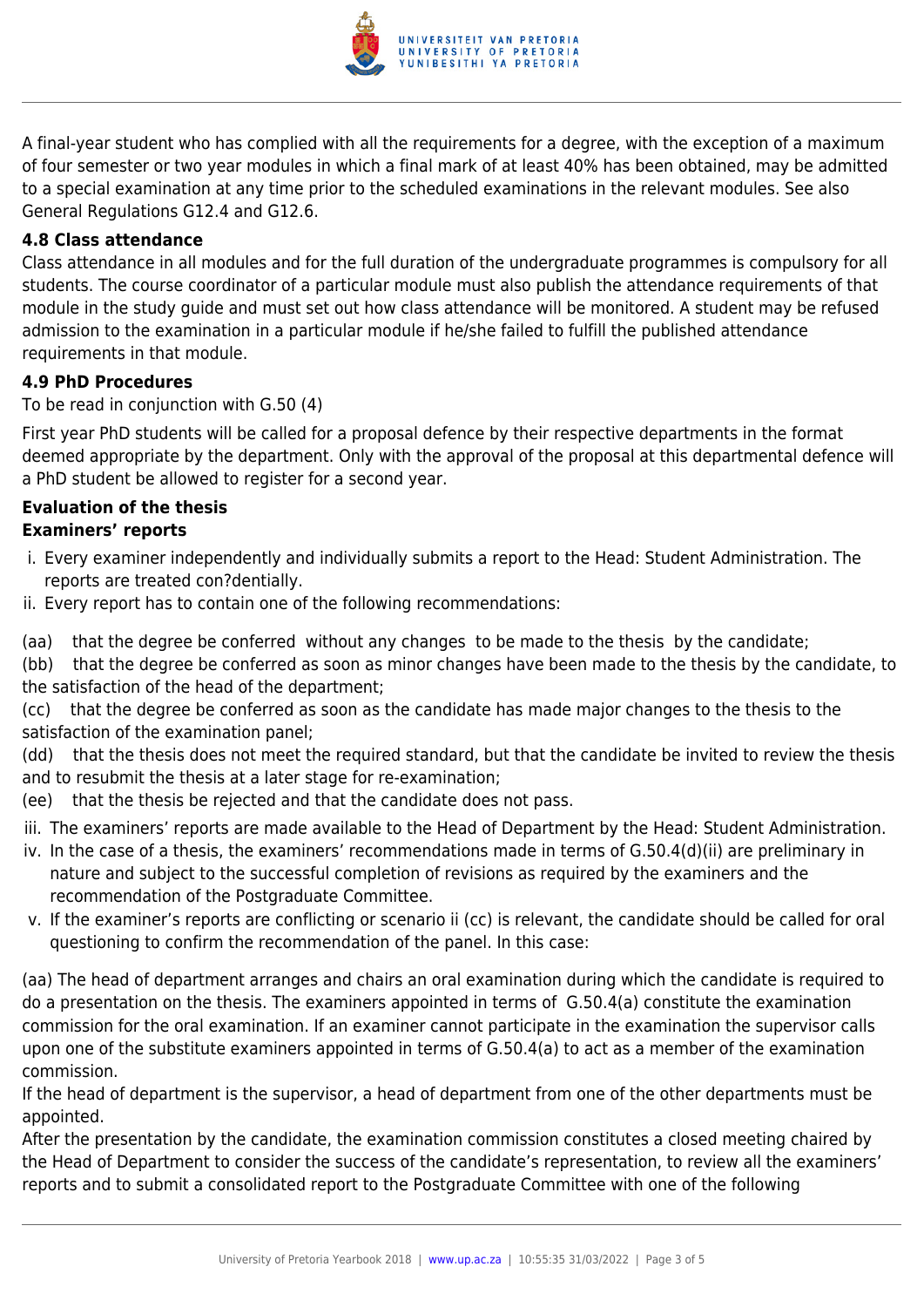

recommendations:

- that the degree be conferred;
- that the thesis does not meet the required standard, but that the candidate be invited to review the thesis and to resubmit it at a later stage for re-examination; or
- that the thesis be rejected and that the degree not be conferred on the candidate.

(bb) In the case of G.50.4 (d)(ii)(aa), the supervisor provides a short report on the result to the Postgraduate Committee for recommendation to the Dean.

(cc) If the examiners recommend revisions as set out in G.50.4(d)(ii)(bb) to (dd) these revisions must be completed and the revised thesis submitted to the supervisor and the head of department, or the examination committee, as required.

(dd) The supervisor in consultation with the head of department makes the relevant section(s) of the examiners' reports available to the candidate in accordance with G.50.4 (e)(iii) in order for the necessary changes to be made to the thesis before the review or re-examination.

(ee) If deemed necessary by the Chair of the Postgraduate Committee, the examination commission may be constituted in a closed meeting (which may be telephonic or electronic), chaired by the head of department, to consider the revised thesis, to review all the examiners' reports and to submit a consolidated report to the Postgraduate Committee.

vi. If all the examiners recommended in terms of G.50.4(d)(ii)(ee) that the thesis be rejected, the supervisor and the head of department review the examiners' reports and submit a consolidated report to the Postgraduate Committee.

vii. The Postgraduate Committee makes a recommendation to the Dean as Chair of the Faculty Board, as follows:

(aa) that the degree be conferred; or

(bb) that the thesis does not meet the required standard, but that the candidate be invited to revise the thesis and to resubmit it at a later stage for review, by the head of the department; or

(cc) that the thesis does not meet the required standard, but that the candidate be invited to revise the thesis and submit it for re-examination by the examination committee; or

(dd) that the thesis be rejected and that the degree not be conferred on the candidate.

# **5 Test policy**

#### **5.1 Semester tests**

There will be at least two evaluation opportunities per semester module.

The scheduled dates of official semester tests may only be changed with the permission of all members of a class group present during a scheduled lecture. Should such a change of schedule occur, the onus is on each student to ensure that he/she is aware of the change.

Students are entitled to perusal of tests scripts but not to a re-mark by either the lecturer or an external examiner.

#### **5.2 Aegrotat tests**

A student who is unable to write an official semester test on the scheduled date or at the scheduled time, must apply in writing for an aegrotat or extraordinary test.

Written applications must be handed in to the lecturer who is responsible for the module, or to the relevant departmental secretary, beforehand, or within three working days after the scheduled date of the test.

In the case of illness, a medical certificate must be submitted to the lecturer or departmental secretary. The medical certificate must certify that the student was in the doctor's opinion unfit to prepare for or to sit for the test as a result of ill health.

A student who has been granted permission to write an aegrotat or an extraordinary test and who fails to write